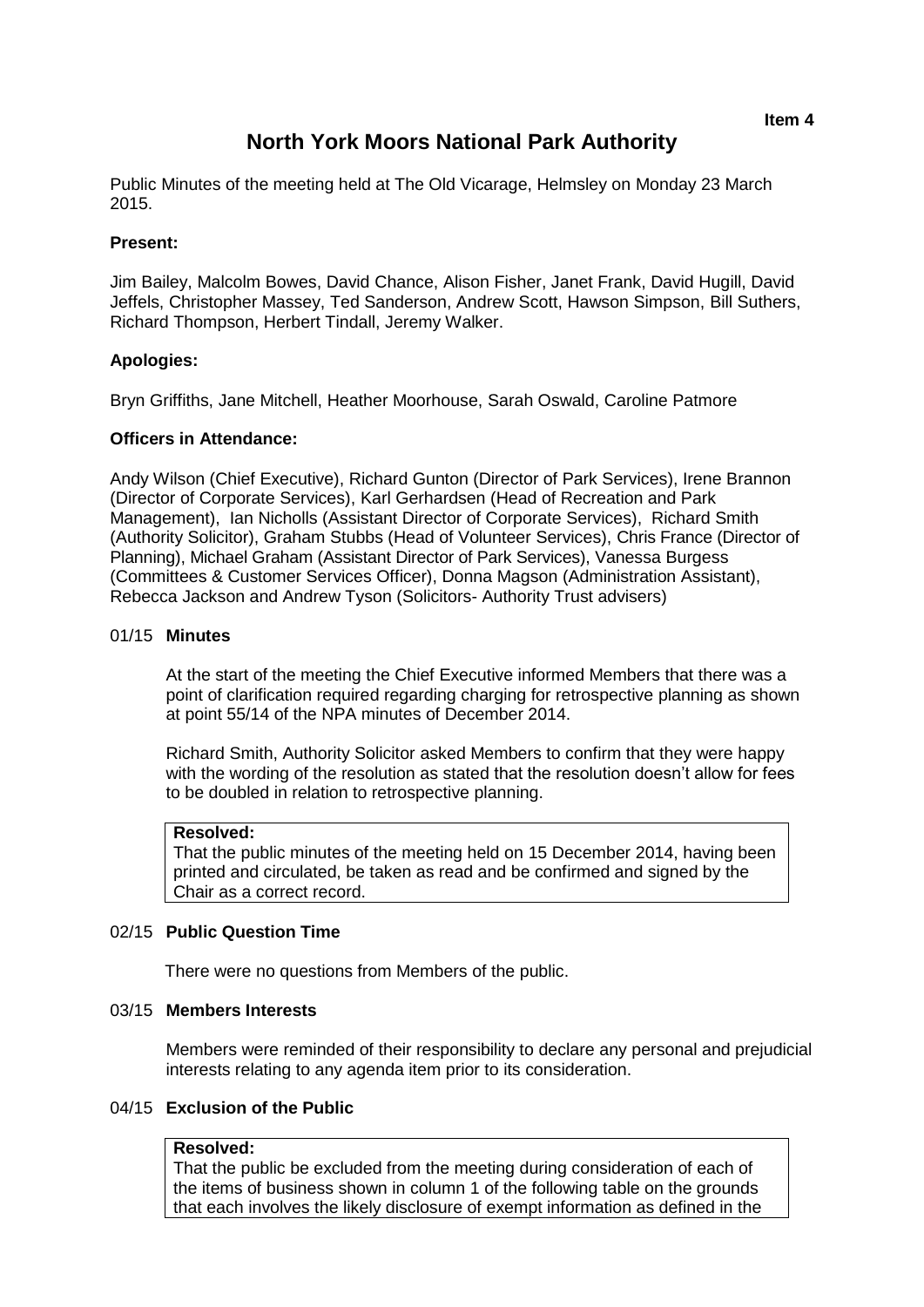paragraph of Part 1 Schedule 12A to the Local Government Act 1972 specified in column 2:-

| Item No on the Agenda | Paragraph No |
|-----------------------|--------------|
| 22                    | 1,2,3        |
| 23                    | 10           |

Authority Chair, Jim Bailey, advised Members that Hawson Simpson and Herbert Tindall wouldn't be standing again as Authority Members and would therefore be retiring in May. The Chair thanked both Members for their work and guidance over the years and wished them well in their future retirement.

#### 05/15 **Interest Group to speak to Members, (Chris Hall – Building Conservation Volunteer)**

Chris Hall spoke to Members about his work as a NYMNPA volunteer, helping with the Buildings at Risk Survey work, including the use of tablets, loaded with a Buildings at Risk app, and purchased specifically to help with the work.

Chris Hall informed Members that the flow chart used to prioritise buildings needing attention was developed by English Heritage in the 90's and that by using volunteers to collect such data, valuable officer time was freed up for other purposes.

Members asked/commented as follows:

- Whether green lanes were included in the survey work
- Did the survey just cover buildings within the Park
- Did volunteers help in the prioritisation of work based on data collected
- Worried that using too many volunteers will lead to increasingly fewer paid positions in the Park
- Can other things be listed besides buildings
- Whether the Officer/Members could do anything more to help volunteers

Chris Hall informed Members that the prioritisation part of the process was down to Officers to decide on. Chris went on the say that volunteers had a good working relationship with Officers and it was a friendly environment to work in. Chris concluded by saying the tablet technology was good, though sometimes a little temperamental.

All Members thanked Chris for his support/time given to the project and for his presentation and agreed that it was an important function, helping the Authority to formulate its funding policy. Members were impressed with the Survey app and the use of technology and the data which could be collected.

# 06/15 **Volunteer Strategy**

#### Considered:

The report of the Director of Park Services, The Head of Volunteer Services and the Assistant Director of Corporate Services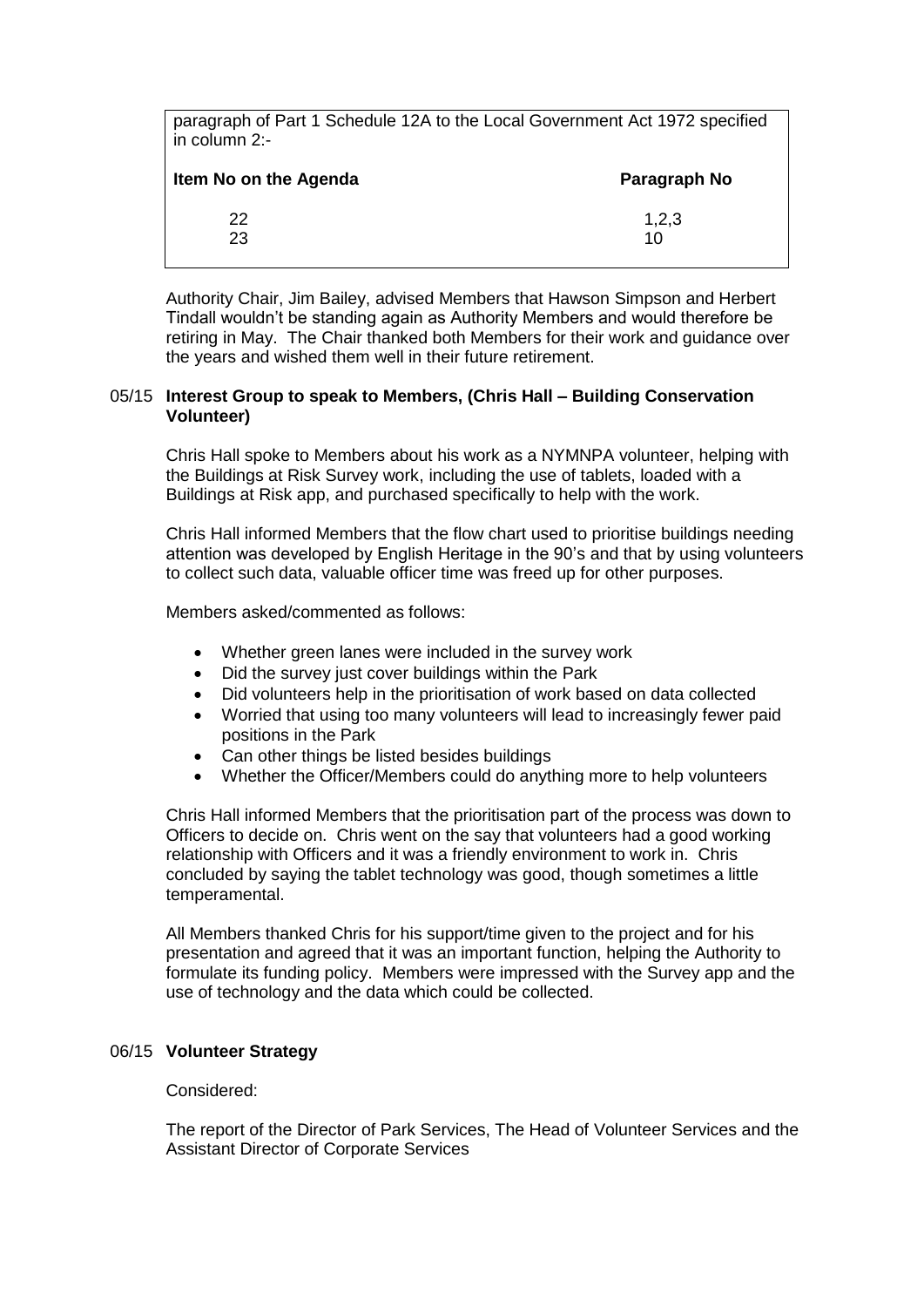The Director of Park Services updated Members, on the following key items:

- More in house groups
- New arrangements in field services
- Associate, Corporate and Virtual volunteers
- First 6 months Apr-Aug framework in place
- August onwards New groups

Members asked/commented on the following:

- Excellent report, ambitious but realistic
- Implications for management roles 'different relationship'
- Volunteering a good way of developing friendships, cutting down on isolation, using acquired expertise, health and well being
- Need to provide incentives to keep volunteers
- Attract younger volunteers
- Concerns about liability/insurance
- Volunteering of other things such as technology, machinery, vehicles (nonhuman)
- Limitations of volunteer roles, they shouldn't be decision makers
- Commitment to ongoing investment
- Volunteer expenses/mileage costs for work undertaken

Graham Stubbs, Head of Volunteer Services, told Members that the key to the Volunteer strategy was the one team approach. With staff targeting what they want from their volunteers, whilst trying to keep costs down by allocating tasks to volunteers closest to the geographical area of the work required. Richard Gunton, Director of Park Services, told members that he thought the non-human volunteering idea was an excellent one and should be given more thought. Richard went on to say that there was no real reason why a volunteer couldn't do anything, so it was hard to set limitations to a volunteer's input.

A number of members commented on the wording of the current vision statement in Appendix 1, page 18 of the agenda and asked that it might reflect the following:

# **People of all abilities and backgrounds and from all walks of life can gain fulfilment whilst contributing to every aspect of the Authority's work**

**Resolved:** That the Volunteer Strategy and Action Plan 2015 be approved, subject to a minor amendment to the current vision statement as suggested above in bold type. Members asked that officers update them on progress in due course.

#### 07/15 **Budget Estimate**

Considered:

The report of the Director of Corporate Services.

**Resolved:** That Members approved the content of the report and the **Appendix** as the start budget 2015/16.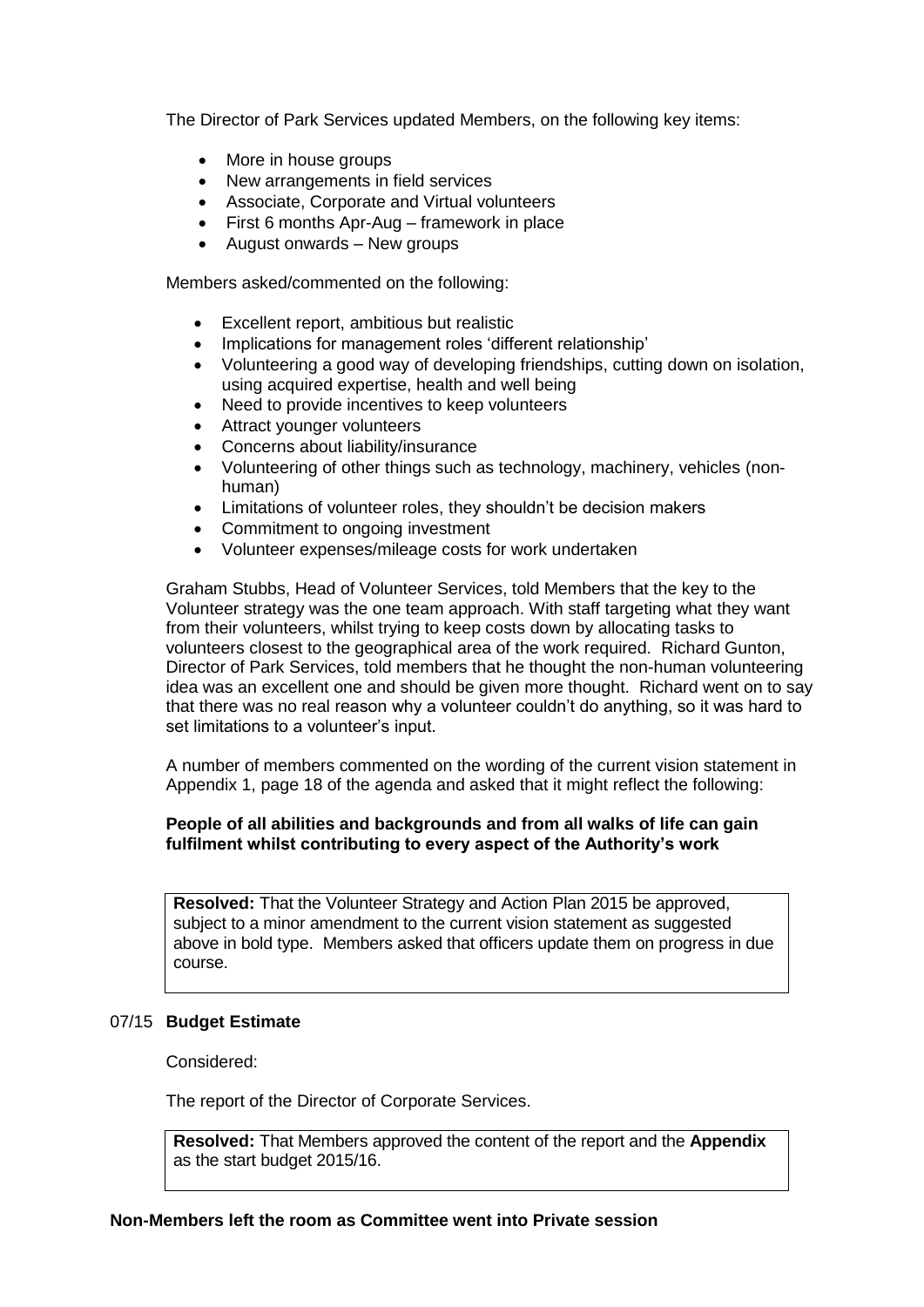**Private Business – Minutes/Reports circulated to Members only, public summary available at the end of these public minutes**

08/15 **Private Minutes of the meeting held on 15 December 2014**

#### 09/15 **Long term Income Generation Strategy**

#### **Public Business Resumes**

**Non-Members return to the room.**

# **David Chance left the room at 11.50am, declaring a prejudicial interest as he had been involved in Treasury Management issue at NYCC**

# 10/15 **Treasury Management and The Prudential Code for Capital Finance**

#### Considered:

The report of the Treasurer to the North York Moors National Park.

The Treasurer sent apologies so the Director of Corporate Services presented the report and informed Members that there was only one change to note since the FRASC paper on 2 February 2015, which was to reflect changes to estimated capital expenditure and capital receipts following a decision to improve play area facilities at Sutton Bank and to replace Rangers vehicles following a review of the current fleet.

Members made two comments:

- Questioned whether the National Park Authority's resources were being used to offset NYCC's borrowing requirements
- Other National Park reserves, join them up for bigger investment opportunity

The Director of Corporate Services informed Members that these monies were accounted for separately from NYCC's own resources and were not being used to reduce NYCC's own borrowing needs. The possibility of joint investment between National Park Authority's had been discussed at a recent Director of Corporate Services meeting in Birmingham but there was a lot of work to do before a decision could be made.

**Resolved:** That Members, as recommended by Finance, Risk Audit and Standards Committee on 2 February 2015:

- (i) approved the Annual Treasury Management Strategy for 2015/16 as detailed in the **Appendix**, including the Prudential Indicators set out in Section 3, and the Minimum Revenue Provision policy set out in Section 9 of that Strategy.
- (ii) adopted the Annual Investment Strategy agreed by the County Council for 2015/16.
- (iii) approved the affordable borrowing limit of £428.4k for 2015/16, under section 3(i) of the Local Government Act 2003 as set out in Paragraph 3 (iv) of the **Appendix**.
- (iv) confirmed the delegation to the Treasurer, as agreed in previous years, for the following matters:-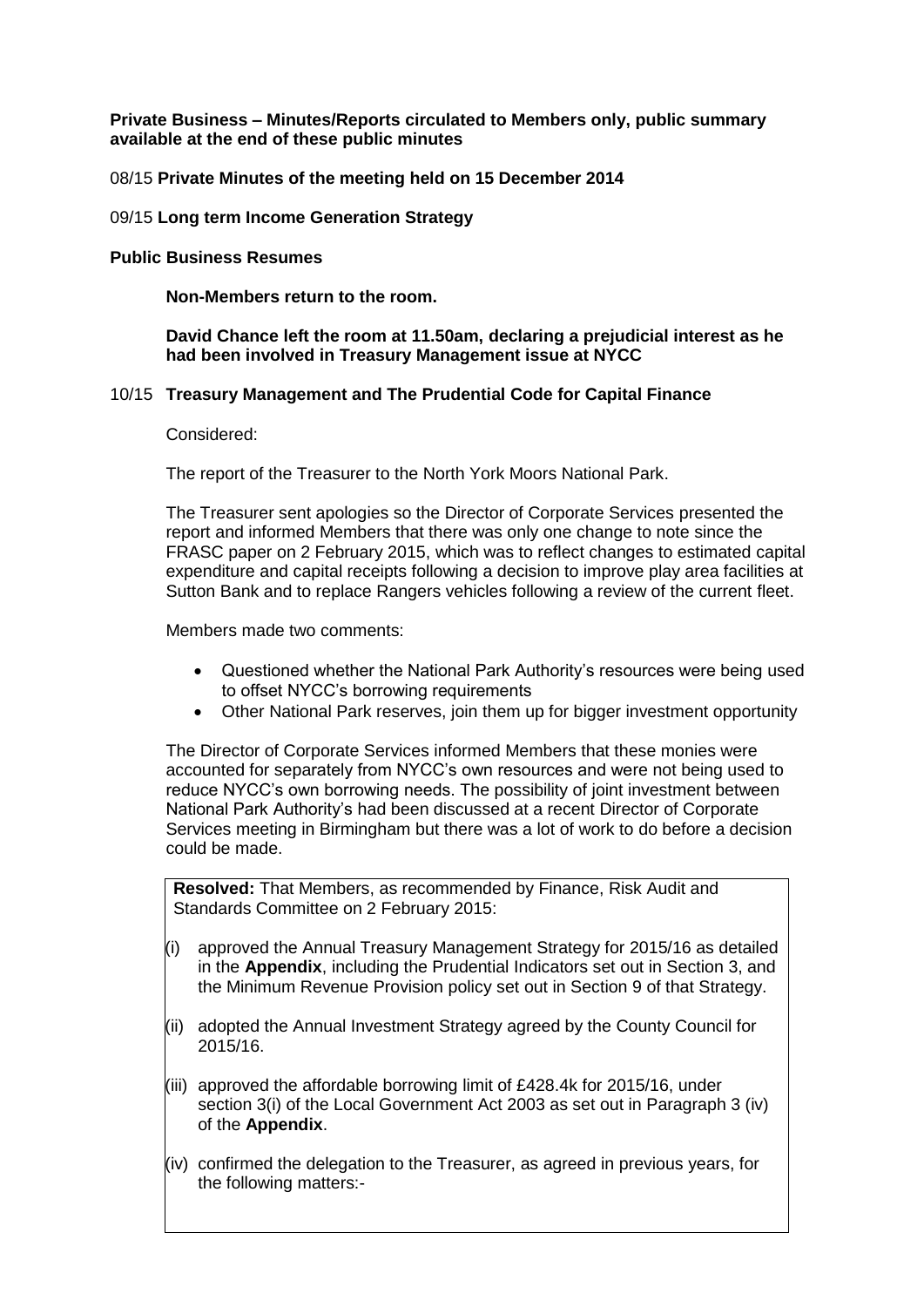- (a) any need to effect changes between the separate agreed limits for borrowing and other long term liabilities (such as finance leases) in accordance with option appraisal, value for money or other relevant factors. This applies to the Prudential Indicators in paragraph 3(iv) and 3(v) of the **Appendix**.
- (b) decisions to borrow from the PWLB and money markets at the most advantageous rate, as set out in Paragraph 6.3 of the **Appendix**.
- $(v)$  that officers discuss how best to maximise returns with Corporate Directors at other National Park Authorities as per **paragraph 10.8.**

# **David Chance returned to the meeting after the Treasury Management item**

# 11/15 **Business Plan 2015/16**

Considered:

The report of the Director of Corporate Services

The Director of Corporate Services gave a presentation to Members advising them that the Authority had produced a one year interim business plan together with an appendix showing the timetable for a longer term plan.

Departmental priorities included:

- Corporate Services challenge relating to capacity to undertake the work and as much of the work is dependent on decisions by government timing may be a challenge
- Conservation prioritising between immediate on the ground delivery and future projects, balancing with a view to income generation in the longer term
- Park Services Embedding new ways of working. Continue with brand, profile, volunteer strategy, public health and well-being and continuing to drive up income (though this was significantly weather dependant
- Planning Challenge re: customer satisfaction and pre-application charging, recouping fees on enforcement and timing of policy framework

Members commented on:

- Funds for coastal area
- Stewardship, not sure the Park can do much more towards this
- No mention from Planning on new homes bonus
- Concerns raised re: low amount for grants
- Public transport reductions , hope still money available for deprived communities to access the Park
- Difficult to make sense of the Business Park document, what is it trying to achieve and who is the intended audience?
- The need for more contemporary building designs being permitted in the Park

Jim Bailey, Chair of the Authority advised Members that re: new homes bonus, the Park should get monies following the Helmsley development but suggested that Members should take this issue forward with their own Authorities too.

The Chief Executive advised Member that there was still money available for transportation under the targeted transport and education budget and that the interim business plan whilst not ideal, did have a certain level of usefulness, in house by staff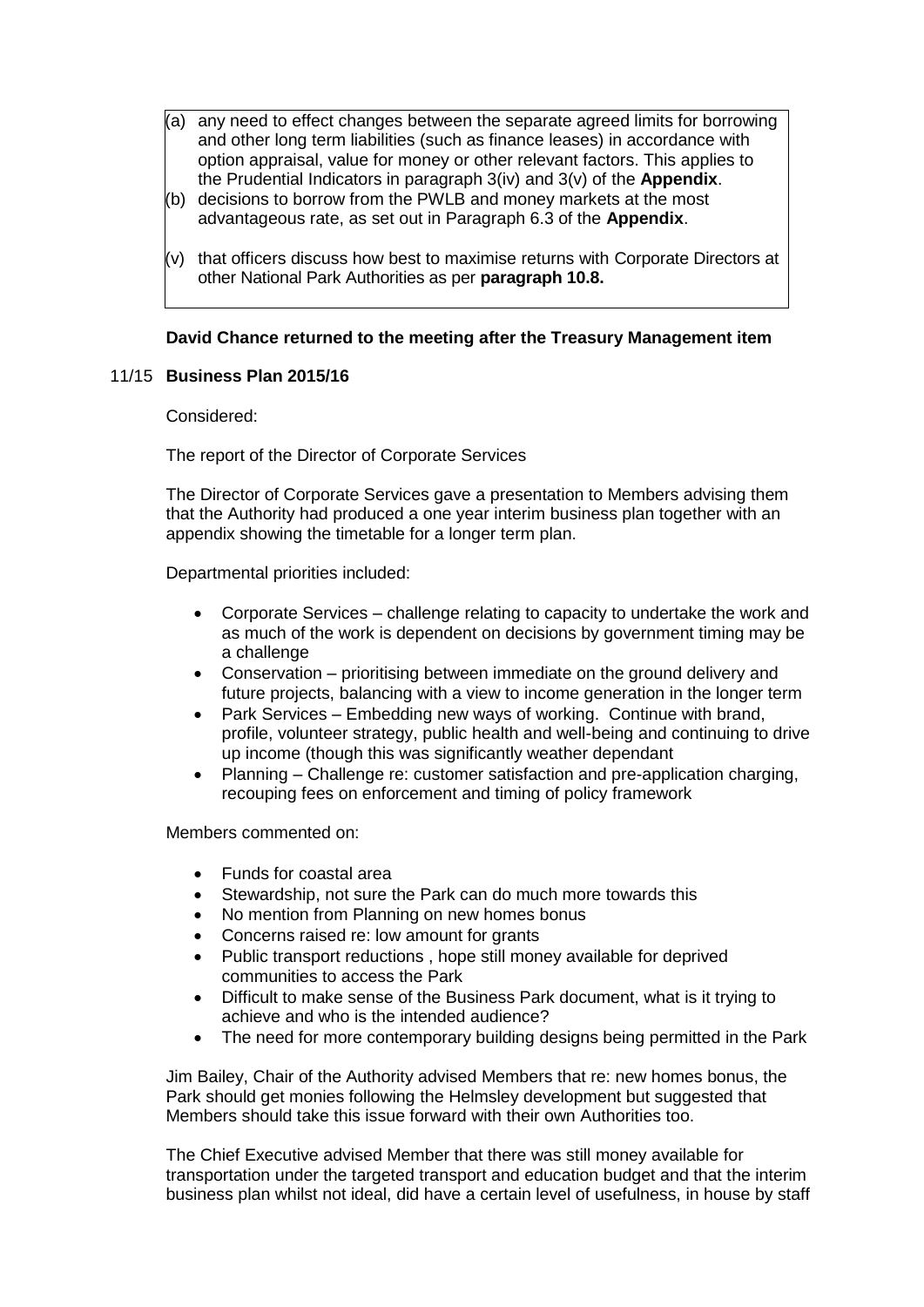**Resolved:** That Members' noted the content of the report and approved the Business Plan 2015-16.

# **Christopher Massey left the meeting at 12.30pm**

# 12/15 **Progress towards Establishing the NYMNP Trust**

Considered:

The report of the Chief Executive and the Assistant Director of Park Services

The Assistant Director of Park Services introduced Rebecca Jackson and Andrew Tyson, Solicitors who were providing the Authority with legal support regarding the establishment of the Trust.

# **David Jeffels left the meeting at 12.35pm**

Members made the following comments/asked the following questions with regard to the Trust papers:

- Herbert Tindall asked that it be formally noted that he was against the setting up of a NYMNPA Trust
- Andrew Scott queried the inclusion of the word cities in the paragraph at the bottom of first page of appendix 2, page 75, of the agenda. Andrew Scott also asked for clarification of clauses 10 and 11regarding Company Members and Classes of Membership
- Clarify CEO role within Trust
- Clarification of Clause 27, page 86 Natural person?
- Selection of Trustees
- Concern re: clause 28, page 86 any minimum number of National Park Directors defined, this should be included in the documentation
- Wait until have a clear role for Trust before actioning.

Andrew Tyson advised Members accordingly:

- Though the Trust is being set up with only Members being the Trustees, Clauses 10 and 11 give the potential for a wider membership in the future, should this be deemed necessary
- The CEO post would be a permanent Trustee
- Article 34, page 87 sets out the process for appointment of directors. Rotation through retirement

The Chief Executive advised Members that there was no intention to have a wider Membership of the Trust for the foreseeable future and that attracting legacies, grants and other funding opportunities were the main reasons for actioning a Trust.

The Assistant Director of Park Services, Michael Graham suggested to Members that two amendments be made:

Firstly, in Article 2 of the draft Company Articles, that the text in brackets at the bottom of page 75, of the agenda be removed and the word 'communities' added. Therefore the paragraph is amended to read: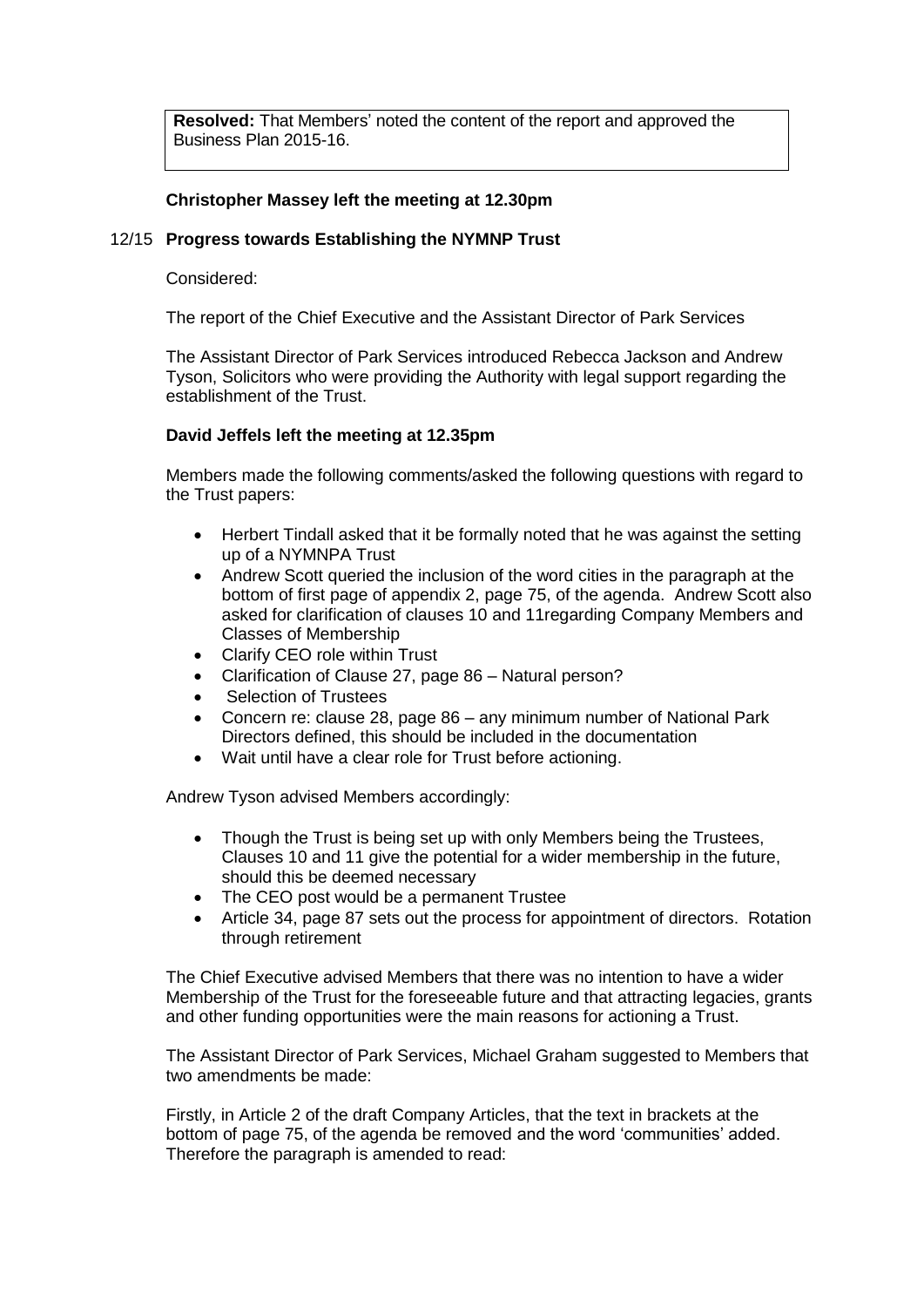**'North York Moors' means the geographical area comprising the North York Moors National Park, England and all neighbouring land and communities, which the Charity considers is associated with it.**

Secondly, the last sentence of point 5.2 in the Assistant Director of Park Services report on page 70 of the agenda to read:

# **The majority must always be in favour of the external trustees, but only by one.**

This amendment should also be reflected in article 28 on page 86 of the Draft Articles of Association of the NYMNP Trust.

**Resolved:** That Members approved the revised charitable objects and draft Company Articles of the North York Moors National Park Trust (NYMPT), having taken into account the amendment of wording to articles 2 and 28.

That Members approved the proposed governance arrangements and financial input set out in the paper.

That Members, (subsequent to recommendation 11.1 & 11.2) authorised the Chair, Deputy Chair and Chief Executive to appoint trustees.

That Members authorised Officers to instruct the Authorities solicitor to apply to the Companies House and the Charity Commission to register the Trust

Herbert Tindall asked that it be formally noted that he was against the setting up of a NYMNPA Trust. 10 Members were in favour of the Trust, one Member abstained.

# **Jeremy Walker left the meeting at 1.10pm**

#### 13/15 **Establishment & Membership of National Park Partnerships Ltd**

Considered:

The report of the Chief Executive

The Chief Executive advised Members that this work towards a new Company had been through NPUK lawyers and other NP lawyers. It was not a charity and tax advice had been taken.

**Resolved:** That Members approved:

the establishment of a new Company Limited by Guarantee (CLG), 'National Parks Partnerships Limited' to oversee the development of commercial sponsorship on behalf of the National Park Authorities in the UK;

that the Authority should become a signatory to the Members' Agreement, which binds all 15 of the UK National Park Authorities in respect of the new Company Limited by Guarantee;

that the Authority sign the agreement with Dartmoor National Park Authority in respect of the equal distribution of licence fees from use of the Britain's Breathing Spaces brand.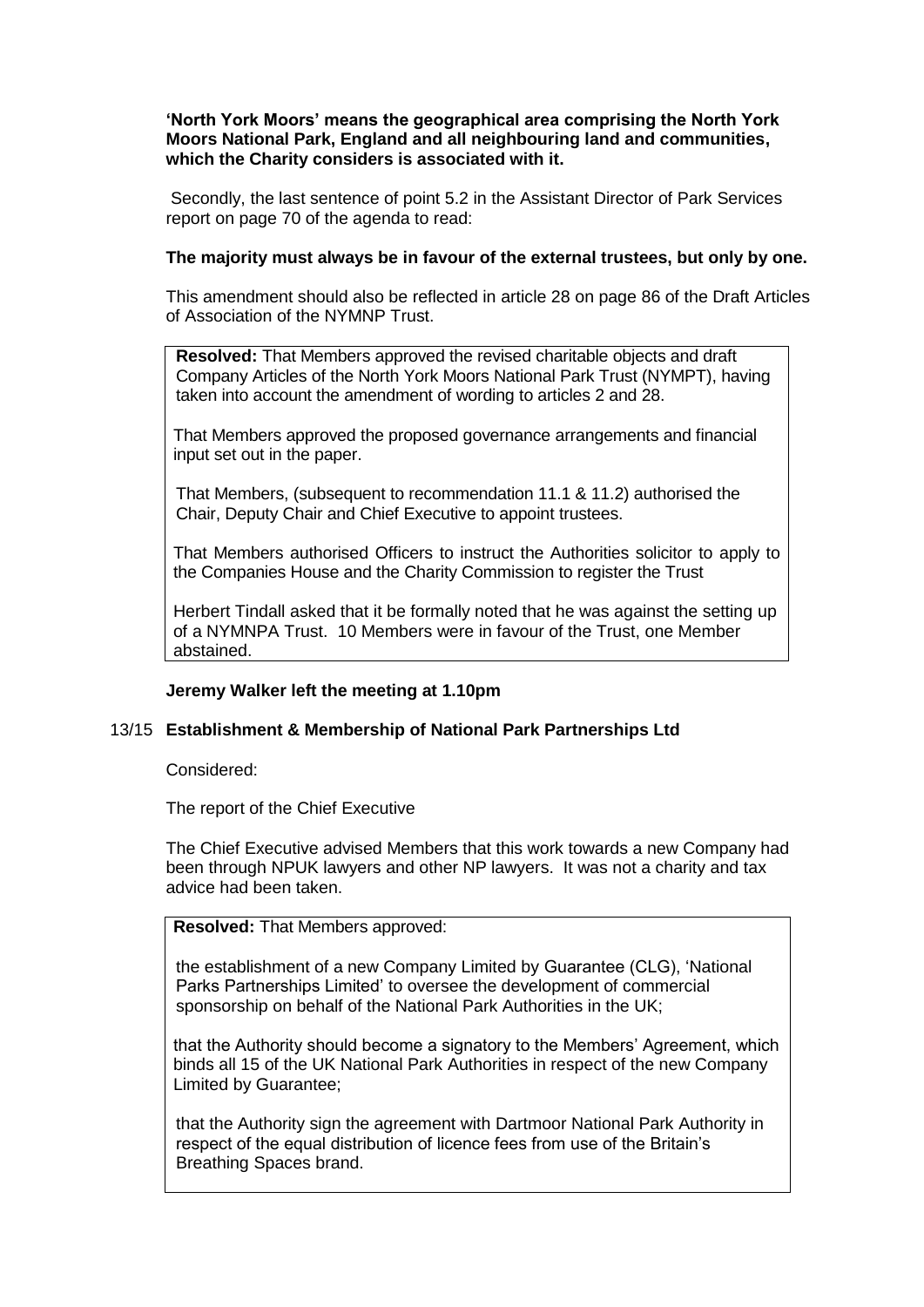# 14/15 **Risk Management Strategy Update**

Considered:

The report of the Director of Corporate Services

The Director of Corporate Services asked Members to refer to version 2 of Appendix 1, which was given out at the meeting.

**Resolved:** That Members noted the contents of the report, discussed the proposed Register and approved the final version contained in version 2 of Appendix **1** together with the proposed changes to the Risk reporting cycle in paragraph 3.1.

#### 15/15 **The Ethical Framework & Employee Code of Conduct**

Considered:

The report of the Assistant Director of Corporate Services. Having given his report, one Member asked the Assistant Director if the onus was on staff to inform the Authority if they had an additional job.

The Assistant Director of Corporate Services advised Members that it was up to staff to make a judgement when they had a second job, if there was any conflict then they should make the Authority aware.

**Resolved:** That Members approved the Ethical Framework and Staff Code of Conduct.

#### **Bill Suthers left the meeting at 1.25pm**

#### 16/15 **Scheme of Delegation for Determination of Planning Applications**

Considered:

The report of the Director of Planning. Chris France advised Members that the change being sought was only to the first part of the existing scheme, the rest remained unchanged. The change was needed so that applications could be dealt with more effectively in terms of cost and time.

Members thought the amendment was a timely one.

**Resolved:** That Members' agreed to the changes to the first part of the scheme of delegation in relation to the determination of applications under the planning acts as set out in paragraph 4.1 of the report.

#### 17/15 **Large Scale Recreational Events**

Considered:

The report of the Head of Recreation and Park Management

Members made the following comments/asked the following questions: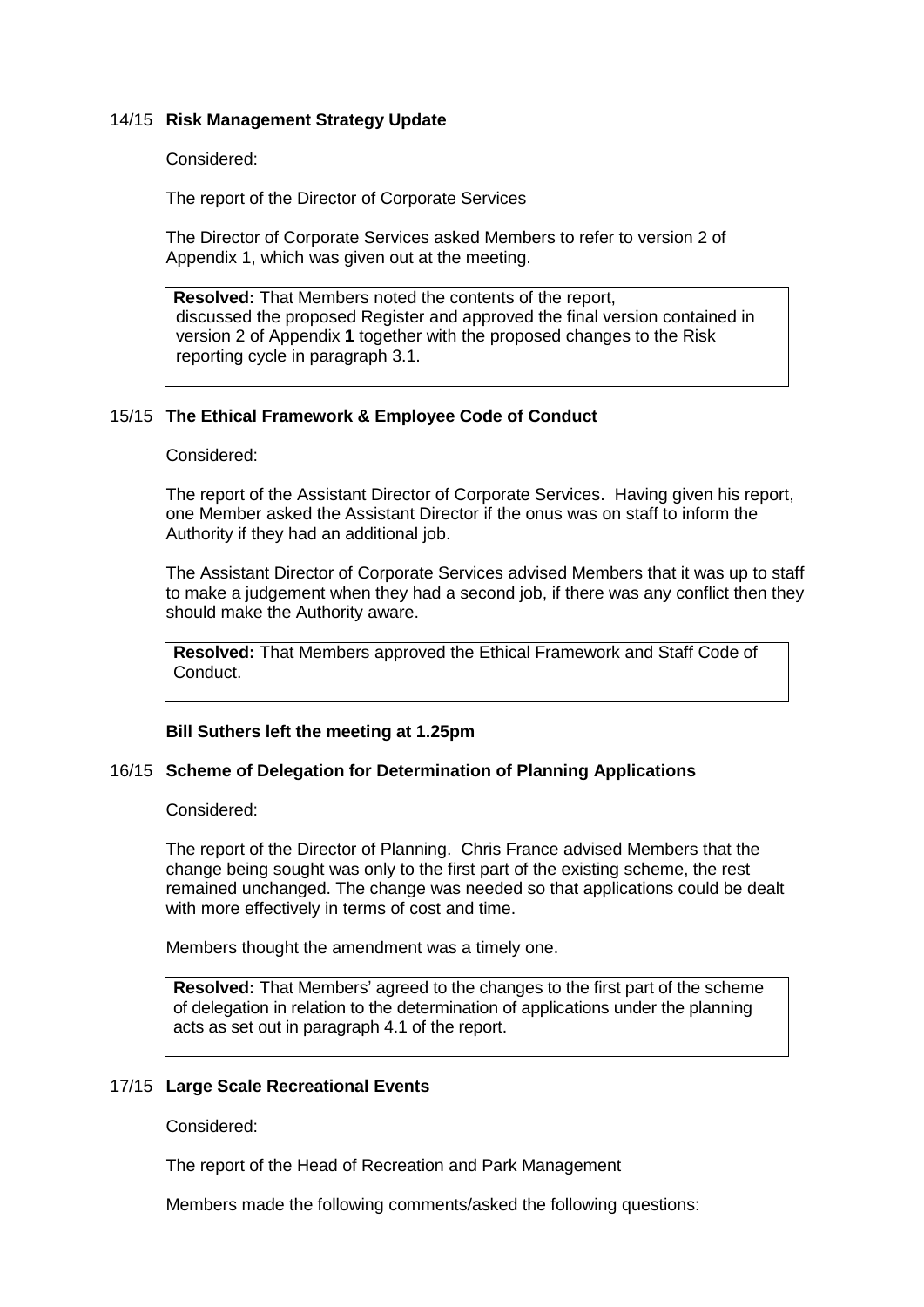- 4x4's churning up ground on green lanes, can local people claim for damage
- A number of incidences on green lanes around Ayton area, the police are now de-classifying the roads so they can prosecute
- Possible scope to generate income
- Legality of Motorcycles on green lanes

The Head of Recreation and Park Services advised Members that in the past NYCC had managed to obtain compensation from lane violators. The Authority was currently working with the police regarding illegal activity and vandalism. The Head of Recreation and Park Services would in the future, be contacting event organisers to try and obtain donations from them in support of the Park.

**Resolved:** That Members noted and commented on the report.

#### 18/15 **On the Record**

Considered:

The report of the Committee Officer.

The Committee Officer advised Members of one change to Committee dates (appendix 1). The CLM Forum date had been moved from 6 May 2015 to 9 July 2015.

**Resolved:** Members acknowledged the CLM Forum date change and noted the report

#### 19/15 **Feedback from Lead Members of Forums (A Scott – ARB Forum)**

Andrew Scott briefly updated Members on progress made via the ARB Forum in relation to the forthcoming Tour de Yorkshire Cycle race.

Alison Fisher updated Members on the recent CLM Forum meeting, which discussed the Monument Management Scheme

## 20/15 **Reports from Members on Outside Bodies**

Considered:

The report of the Committee Officer

Reports were received from Alison Fisher for the Housing Board and the Tourism Advisory Board

A late report was also given out at the meeting on behalf of David Jeffels – Campaign for National Parks Representative

**Resolved:** All the reports were noted.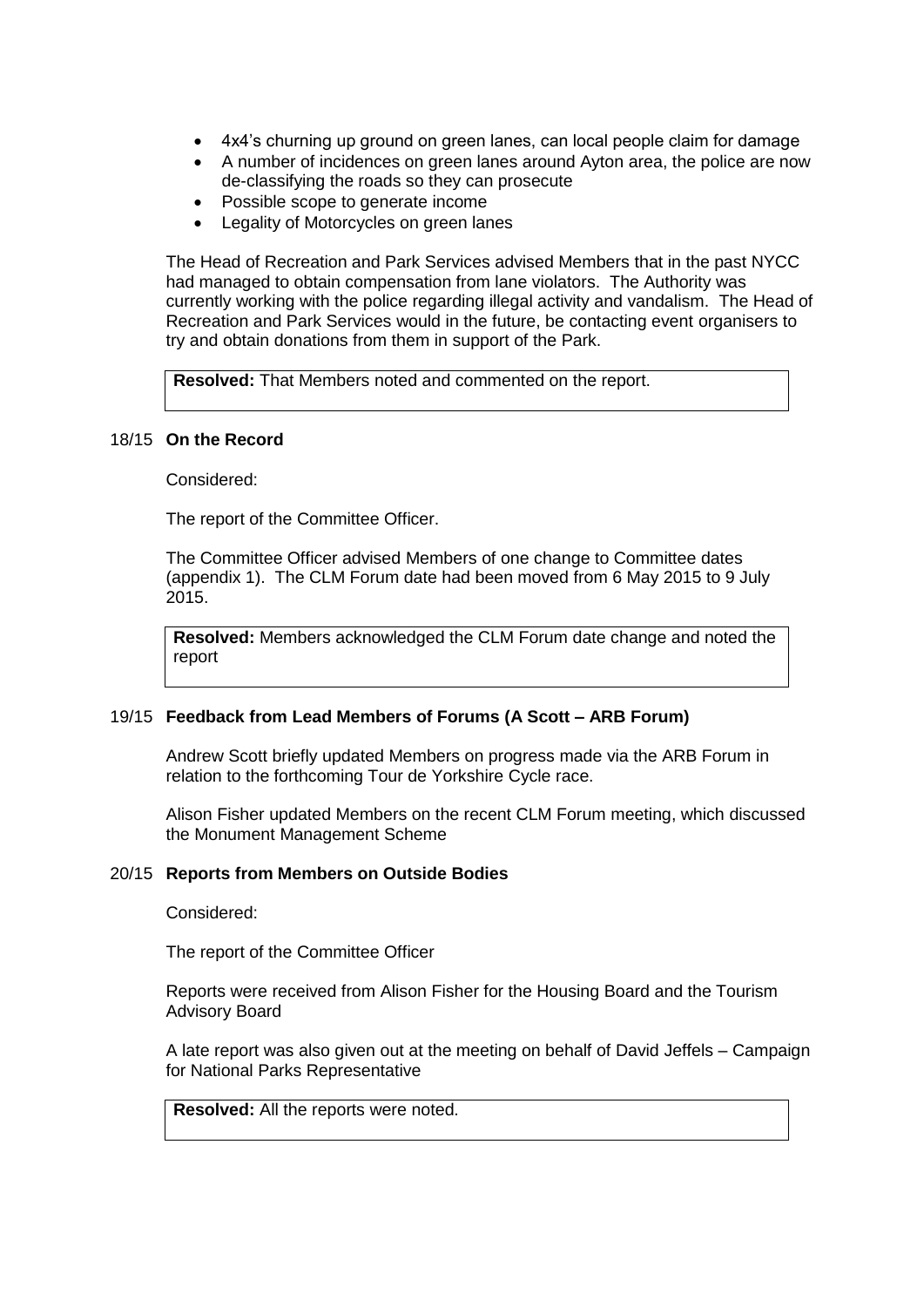# 21/15 **Parish Forum Update**

Considered:

The report of the PA to the Chief Executive

**Resolved:** The issues raised at the Parish Forums were noted.

……….……………………………………………………………………………………… (Chair)

22 June 2015